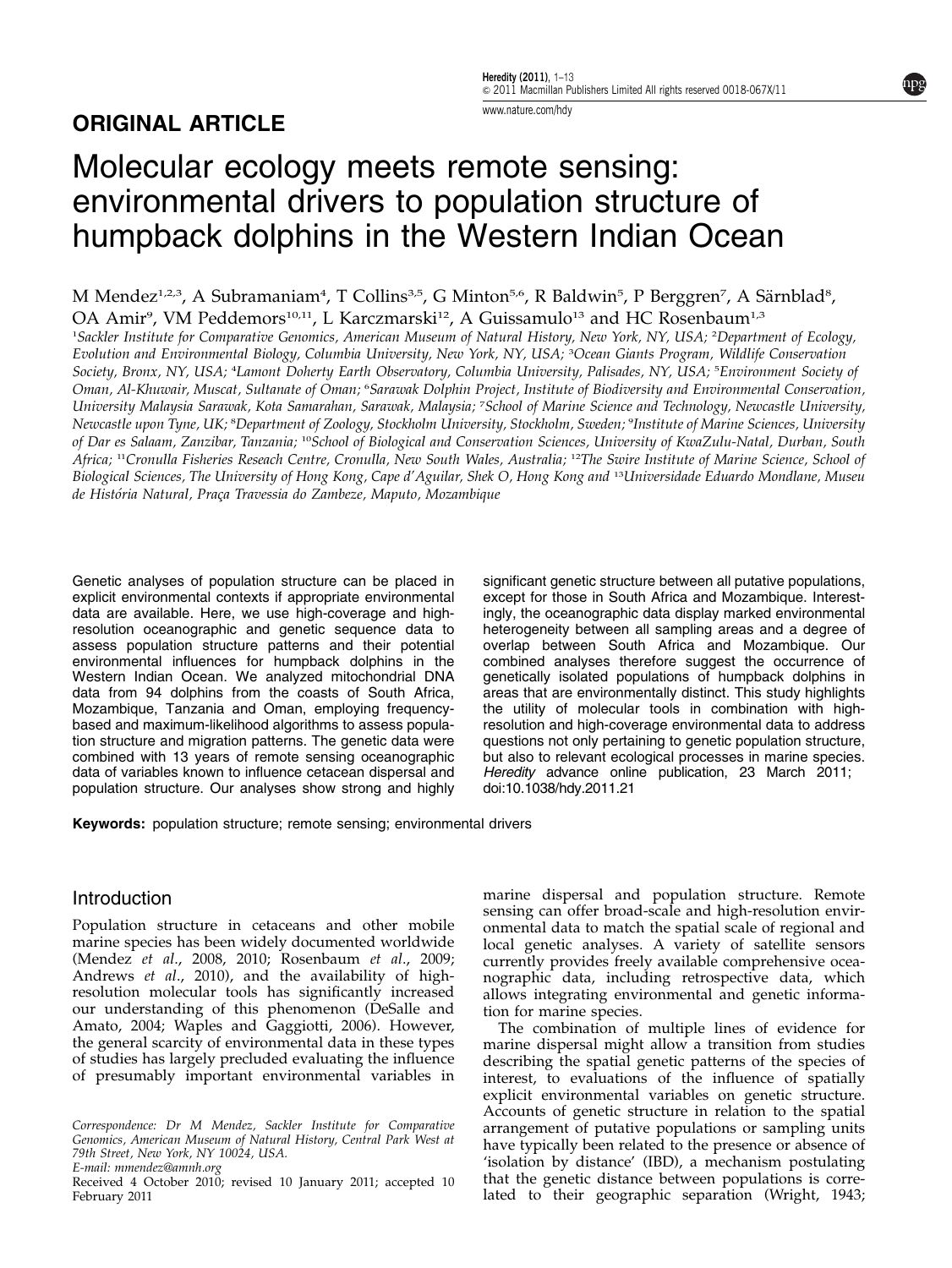Krützen et al., 2004). Recent studies that include spatially explicit oceanographic information are beginning to show hints of overlap between oceanographic and genetic discontinuities that complement the IBD evidence (that is, [Fullard](#page-11-0) et al., 2000; [Gaggiotti](#page-11-0) et al., 2009; [Mendez](#page-12-0) et al., 2010). Moreover, it has been shown that cetacean population structure may not only be spatially coincident with oceanographic boundaries, but that the magnitudes of both discontinuities are sometimes correlated. This led to the postulation of a mechanism of 'isolation by environmental distance' (IBED), in which the environmental distance between populations correlates with their genetic separation [\(Mendez](#page-12-0) et al., 2010).

In this paper, we evaluate the extent to which marine features and habitat heterogeneity can explain the genetic patterns of population structure of a cetacean species. To tackle this question, we first inspect environmental data to assess heterogeneity in the study area and evaluate whether such environmental discontinuities coincide with the observed genetic breaks between populations. Second, we evaluate whether either or both IBD or IBED adequately describe the type of relationships between environmental and genetic structure. Although, theoretically, all three mechanisms (environmental breaks, IBD and IBED) could independently or simultaneously explain the genetic data, it has been shown that appropriate testing frameworks can help decouple their interaction [\(Mendez](#page-12-0) et al., 2010).

Our choice of the environmental variables for this evaluation is related to previous genetic–environmental assessments involving cetaceans [\(Fullard](#page-11-0) et al., 2000; [Mendez](#page-12-0) et al., 2010), which suggested that chlorophyll concentration (CHL or chlorophyll), water turbidity and sea-surface temperature can explain, at least partially, observed genetic patterns. In addition, upwelling areas, ocean currents, depth and slope have been identified as important factors influencing the distribution and abundance of cetaceans, and may presumably influence dispersal and population structure (Davis et al[., 2002\)](#page-11-0).

We test the above mentioned issues of population structure in relation to environmental heterogeneity in the Indo-Pacific humpback dolphin (Sousa chinensis), which is distributed in the coastal waters of the Indian Ocean basin from South Africa to China and along the coasts of Australia ([Karczmarski](#page-11-0) et al., 1999a; [Jefferson](#page-11-0) [and Karczmarski, 2001;](#page-11-0) Atkins et al[., 2004; Hung and](#page-11-0) [Jefferson, 2004;](#page-11-0) Parra et al[., 2004; Sutaria and Jefferson,](#page-12-0) [2004;](#page-12-0) Wang et al[., 2004;](#page-12-0) Amir et al[., 2005](#page-11-0)). The taxonomy of the genus is largely unresolved and there are presently two recognized species, the Indo-Pacific and Atlantic (Sousa teuszii) humpback dolphins [\(Jefferson and Karcz](#page-11-0)[marski, 2001](#page-11-0)). However, some taxonomists propose an additional partition of the Indo-Pacific species into western Indo-Pacific (Sousa plumbea) and eastern Indo-Pacific (S. chinensis) ([Rice, 1998](#page-12-0); Frere et al[., 2008](#page-11-0)).

Humpback dolphins inhabit the warm and shallow waters of the continental shelf, typically up to depths of 25 m, and are frequently seen in the proximity of rivers, deltas and estuaries ([Karczmarski](#page-12-0) et al., 2000; [Atkins](#page-11-0) et al[., 2004;](#page-11-0) [Stensland](#page-12-0) et al., 2006). They usually form small groups ranging between 2 and 13 individuals along the eastern African coastline [\(Karczmarski, 1999;](#page-11-0) [Peddemors, 1999; Stensland](#page-12-0) et al., 2006), although larger group sizes have been frequently recorded around the Arabian Peninsula, and in particular along the Arabian Sea coast of Oman ([Baldwin](#page-11-0) et al., 2004). Photographic and observational data suggest significant emigration and immigration from sampling areas in South Africa (Karczmarski et al[., 1999a, 1999b](#page-11-0); Keith et al[., 2002](#page-12-0)) and Mozambique ([Guissamulo and Cockcroft, 2004](#page-11-0)), and patterns of residency in Tanzania [\(Stensland](#page-12-0) et al., 2006). Related evidence implies that humpback dolphins are capable of traveling distances of at least 150 km ([Karczmarski](#page-11-0) et al., 1999a, b; Keith et al[., 2002](#page-12-0)).

Humpback dolphins display habitat preferences and demographic parameters that seem associated with distinct environmental features, making this species ideal for the current study. In the southern portion of their range, they are typically observed feeding in shallow rocky reefs [\(Karczmarski](#page-12-0) et al., 1999b), but further north are inevitably closely associated with areas where fresh and salt water mix [\(Peddemors and](#page-12-0) [Thompson, 1994](#page-12-0); [Parsons, 1998; Karczmarski](#page-12-0) et al., [1999b](#page-12-0); [Atkins](#page-11-0) et al., 2004). Around the Arabian Peninsula, humpback dolphins are mostly seen associated with shallow waters and sandy and vegetated substrates ([Baldwin](#page-11-0) et al., 2004). The diurnal behavior of humpback dolphins shows variations associated with changes in sea-surface temperature ([Parsons, 2004](#page-12-0)) and diurnal cycles of their prey ([Karczmarski, 1999; Karczmarski](#page-11-0) [and Cockcroft, 1999\)](#page-11-0). In addition, seasonal variation in population size has been attributed to differences in surface temperature and salinity, and to significant differences in prey abundance [\(Karczmarski](#page-11-0) et al., [1999a, b; Guissamulo and Cockcroft, 2004;](#page-11-0) [Parsons,](#page-12-0) [2004\)](#page-12-0).

Indo-Pacific humpback dolphins are listed as 'near threatened' by the IUCN and are listed in Appendix I of CITES, mainly as a consequence of fisheries interactions, habitat disruption and habitat loss ([Reeves](#page-12-0) et al., 2008). Although analyses of population structure are considered fundamental elements of conservation and management strategies [\(DeSalle and Amato, 2004\)](#page-11-0), virtually no such analyses have been conducted for the species (but see [Jefferson and Hung \(2004\)](#page-11-0) for an exception).

In this study, we combine mitochondrial DNA (mtDNA) data with environmental information to investigate the influence of a suite of oceanographic variables on cetacean population genetic structure. Overall, we seek to increase our understanding of marine dispersal and consider new elements for conservation strategies involving mobile marine species.

## Materials and methods

## Sample collection and DNA sequencing

Tissue samples of 94 individuals were obtained from incidentally entangled, beach-cast and biopsied humpback dolphins along their distribution range in the Western Indian Ocean, between South Africa and Oman. All samples were preserved in ethanol (96%  $v/v$ ) or in sodium chloride-saturated 20% dimethyl sulphoxide solution. In all, 20 samples were collected in South Africa, 5 in Mozambique, 11 in Tanzania, 58 in Oman and 2 in Madagascar. The samples collected in Madagascar were excluded from all analyses, excepting the construction of haplotype networks, due to their small number (see below). Although the Mozambique and Tanzania samples are relatively small, the samples used in this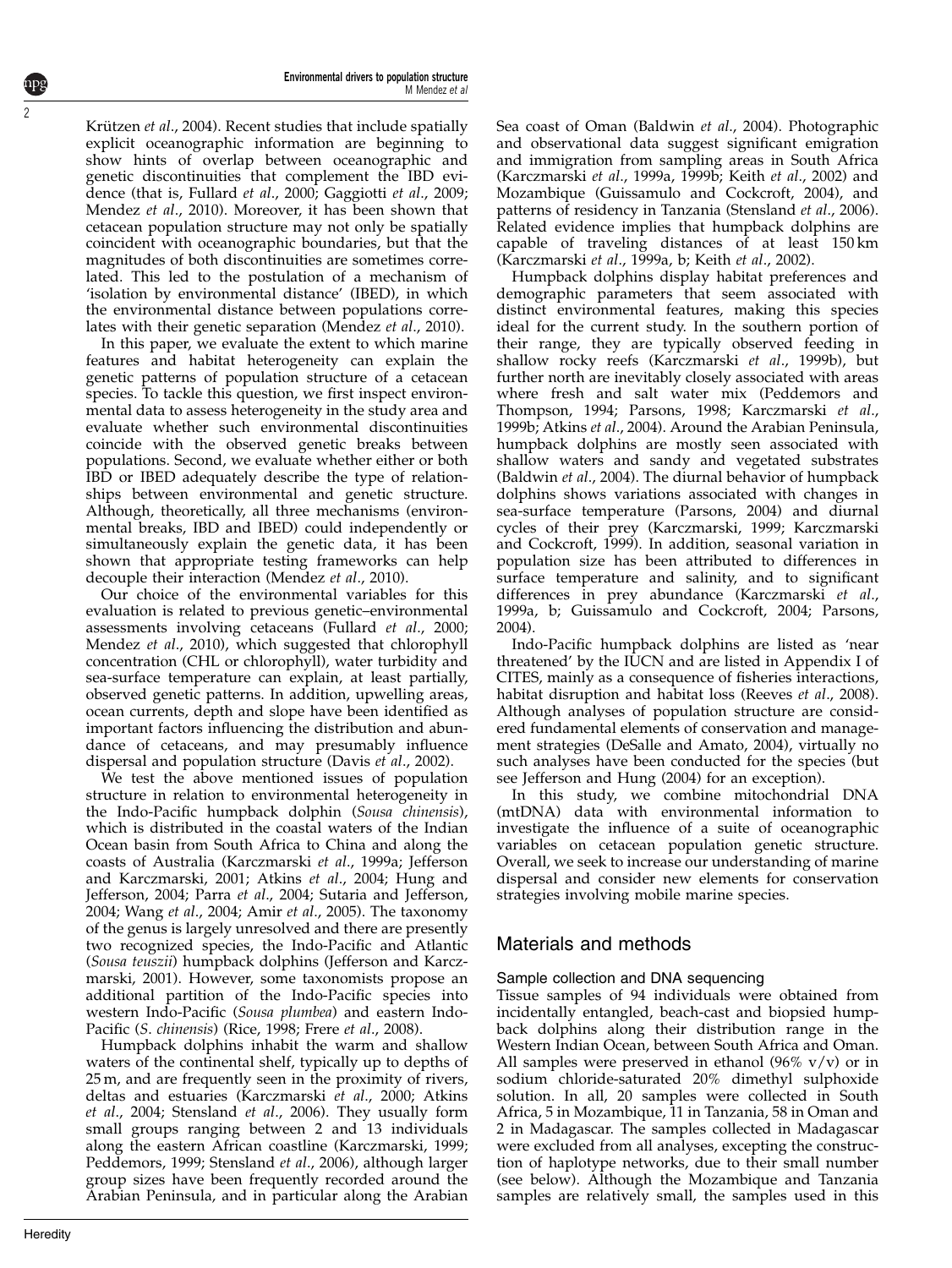analysis are the only ones that exist for the study area and can therefore provide relevant population structure information. Moreover, these sample sizes are comparable to those used in other population genetic studies in cetaceans ([Dalebout](#page-11-0) et al., 2001; [Chivers](#page-11-0) et al., 2002; [Rosa](#page-12-0) et al[., 2005](#page-12-0); [Mendez](#page-12-0) et al., 2010).

Total genomic DNA was extracted from tissue samples using the QIAamp Tissue Kit (QiaGen, Valencia, CA, USA). A fragment of 457 bp of the mtDNA control region was amplified (primers  $d$ lp1.5 and  $d$ lp5) [\(Baker](#page-11-0) et al., [1993](#page-11-0)), and sequenced in both directions using a 3730xl DNA Analyzer (Applied Biosystems, Inc., Foster City, CA, USA).

Matching of sequences to haplotypes was completed using COLLAPSE v1.2 (available from http://darwin. uvigo.es) and DnaSP v5.0 (Rozas et al[., 2003](#page-12-0)). Haplotype diversity,  $H_d$ , [\(Nei, 1987\)](#page-12-0), the mean number of pairwise differences among sequences,  $k$  ([Tajima, 1983\)](#page-12-0), and the nucleotide diversity,  $\pi$  [\(Nei, 1987](#page-12-0)) in our sample were assessed using Arlequin v3.1 ([Excoffier](#page-11-0) et al., 2005) and DnaSP.

#### Analysis of population structure

We used mtDNA sequence data to test for population structure between four sampling locations along the Western Indian Ocean, where humpback dolphins are reported as bycatch: South Africa, Mozambique, Tanzania and Oman. Spatial structure of the mtDNA data set among the putative populations was evaluated through the analysis of molecular variance in Arlequin. Pairwise  $F_{ST}$  (haplotype frequencies only) and  $\Phi_{ST}$  statistics (pairwise differences between haplotypes) were computed, and their significance tested, using the null distribution generated from 10 000 non-parametric random permutations of the data. No corrections for multiple tests were made [\(Perneger, 1998; Narum,](#page-12-0) [2006](#page-12-0)). The extent of geographical heterogeneity in haplotype frequency distributions was further assessed through a  $\chi^2$ -test, conducted in DnaSP, and an Exact-test implemented in Arlequin. Patterns of genetic variation between the identified haplotypes were depicted using median joining networks ([Bandelt](#page-11-0) et al., 1999) as implemented in Network ([http://www.fluxus-engineering.](http://www.fluxus-engineering.com) [com](http://www.fluxus-engineering.com)), and were compared with statistical parsimony networks ([Clement](#page-11-0) et al., 2000).

In addition to the general patterns of population structure, we were particularly interested in genetic patterns between contiguous putative populations. Like Franciscana dolphins (Pontoporia blainvillei) and other obligate shallow water dolphins ([Mendez](#page-12-0) et al., 2008, [2010](#page-12-0)), humpback dolphins display a coastal distribution pattern, suggesting that these animals are most likely to move along the coast through adjacent strata. Therefore, comparisons of adjacent strata (that is, South Africa– Mozambique, Mozambique–Tanzania, Tanzania–Oman) would be biologically more meaningful than any other pairwise comparisons.

To complement our genetic distance estimations between adjacent populations, we estimated migration rates using maximum likelihood and Bayesian procedures implemented in the MDIV software ([Nielsen and](#page-12-0) [Wakeley, 2001](#page-12-0)) and in MIGRATE ([Beerli and Felsenstein,](#page-11-0) [2001](#page-11-0)). Our rationale was to use MDIV to assess relative differences of symmetric migration rates between adjacent strata and complement those estimations with an evaluation of asymmetric migration rates, implemented in MIGRATE. MDIV simultaneously estimates the migration rate per gene per generation between populations scaled by the effective population size  $(M = 2N_{\rm e}m)$ , the divergence time scaled by the effective population size (T =  $t/2N_e$ ), and the parameter theta ( $\theta = 4N_e\mu$ ). Markov chains of  $10<sup>7</sup>$  cycles were run with  $10<sup>5</sup>$  cycles of burn-in to minimize dependence on initial conditions. The model values for  $\theta$  and  $T_{\text{max}}$  (maximum value for the scaled divergence time) were  $\theta = 0$  and  $T_{\text{max}} = 5$ . The choice of  $\theta = 0$  provided the model with a flat previous hypothesis, which had the least influence on the parameter estimation. A  $T_{\text{max}} = 5$  and a comparisondependent  $M_{\text{max}}$  (maximum value for the scaled migration rate) were well above the estimated T and M in our sensitivity analysis, ensuring that our model contained all possible T and M values. In all, 10 converged runs for each population comparison were used to identify M, T and  $\theta$  values corresponding to the maximum likelihood. MIGRATE provides estimates of M  $(m/\mu)$  and  $\theta$  (2Ne $\mu$ ), where  $m$  is the immigration rate,  $\mu$  the mutation rate, and Ne the effective population size. The product  $\theta M$  results in the number of immigrants per generation  $2N_{e}$ m. We adopted a migration matrix model allowing for asymmetric migration rates between regions and variable subpopulation sizes. The following Markov chain scheme was implemented: 20 short chains (dememorization: 10 000 genealogies, recorded genealogies: 2500, sampling increment: 100) and 3 long chains (dememorization: 10 000 genealogies, recorded genealogies: 25 000, sampling increment: 100).

#### Analysis of environmental structure

Our study area is encompassed in the Coastal Biome (sensu [Longhurst, 2006\)](#page-12-0), which is defined between the coastline and the outer limit of the continental platform at all latitudes excepting the polar regions.

The northern portion of our study area is delimited by the Arabian Sea Upwelling Province, extending from central Kenya to Pakistan ([Longhurst, 2006\)](#page-12-0). A narrow shelf characterizes most of the province, with the exception of some parts of Oman, where the shelf can extend 75 km from shore. A salient climatic feature of this province is the annual monsoon, which drives a reversal of the Somali coastal current and the occurrence of upwelling areas off Somalia, Yemen and southern Oman ([Longhurst, 2006](#page-12-0)). A permanent feature throughout the year, the South Equatorial Current meets the African continent at approximately  $10^{\circ}$ S, and then diverges north into the African Coastal Current and south into the Mozambique Channel. At the start of the boreal winter (late December or early January), the Northeast Monsoon causes southward flow on the western margin of the Arabian Sea, particularly from northern Somalia (10 $\textdegree$ N) to central Kenya (2–3 $\textdegree$ S). This southern flow meets the northern flow of the East African Coastal Current, and both diverge offshore into the South Equatorial Counter Current at approximately 5°S. With the onset of the boreal summer (late June or early July), the Southwest Monsoon reinforces the East African Coastal Current and increases the northeast flow of the Somali current, reversing the situation observed in the boreal winter. In this case, the northeastern current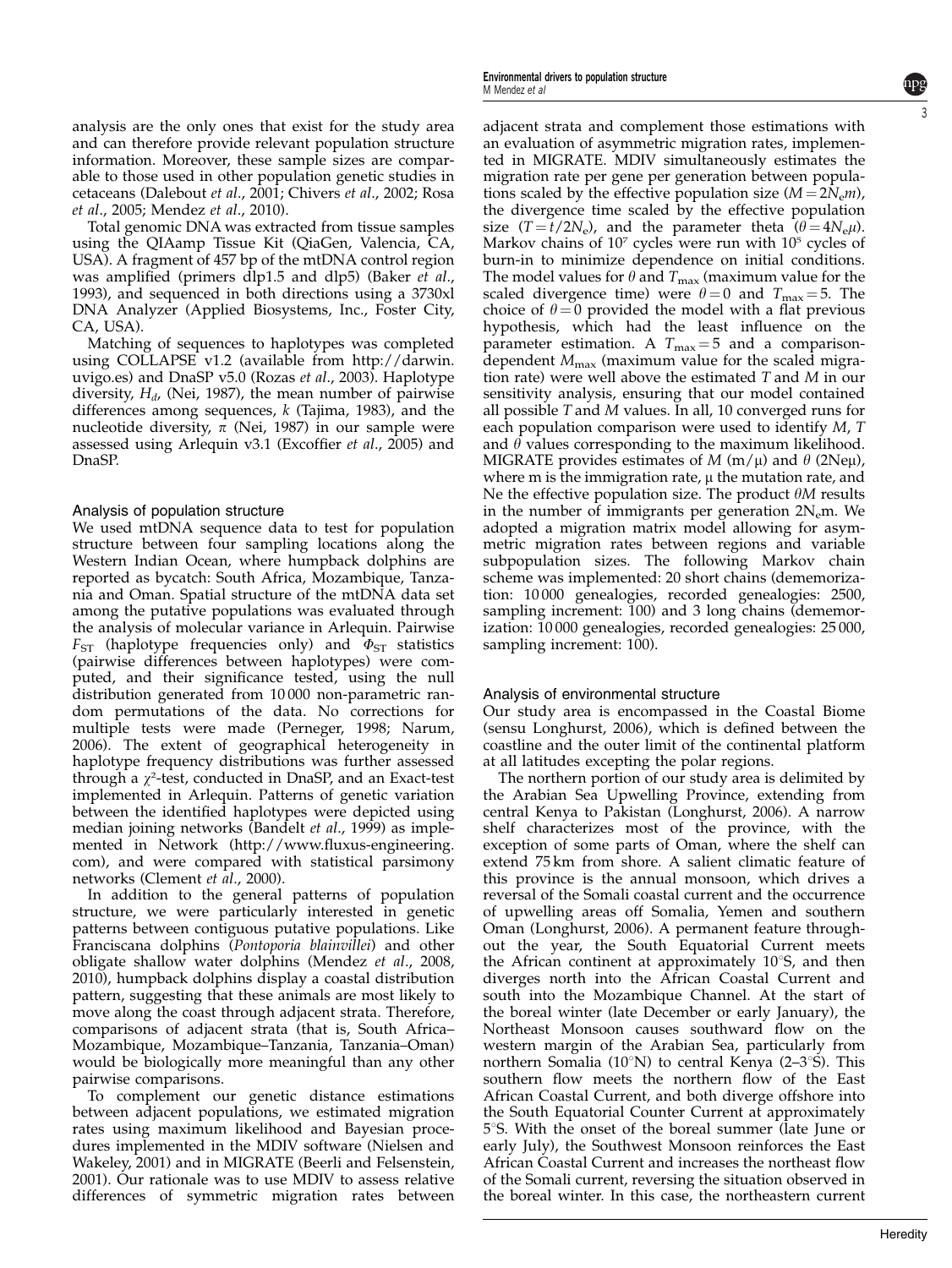reaches the head of the Arabian Sea into the Indian subcontinent. The monsoon causes a series of surges, which induce upwelling along the Somali coast and northwards into Yemen and southern Oman ([Longhurst,](#page-12-0) [2006\)](#page-12-0).

The southern portion of the study area is within the Eastern African Coastal Province, which extends from central Tanzania (5°S) to the Cape of Good Hope in South Africa [\(Longhurst, 2006\)](#page-12-0). The shelf in this area is also relatively narrow with a steep slope, although there are several examples of broader shelf areas in the region; for instance, the area between 4 and  $7^{\circ}$ S in central Tanzania, where there are extensive reefs that support shallow coral communities, the coast of Mozambique and east Madagascar, with the shelf break between 100 km and 150 km offshore, and the Agulhas Bank in southern South Africa, with the shelf break at about 180 km offshore. Several large rivers drain onto the shelf in this province, including the Zambezi  $(18°S$  approximately) and Limpopo rivers (25°S approximately). The generally southbound flow along the African coast of the Mozambique Channel is influenced by a series of gyres, which often cause inshore countercurrents ([Longhurst, 2006](#page-12-0)). The southern end of the Mozambique Channel is the origin of the Agulhas current, which flows south and widens southward [\(Lutjeharms](#page-12-0) et al., 2000).

To complement the oceanographic characterization of this region summarized by [Longhurst \(2006\),](#page-12-0) we collected empirical data for some of the oceanographic variables previously related to habitat heterogeneity. Specifically, we gathered satellite-derived spatially explicit data on surface currents, CHL, color-dissolved organic matter (or dissolved matter), diffused attenuation coefficient at 490 nm, a measure of water turbidity (K490 or turbidity), and surface temperature, as these are available with wide coverage through remote sensing. Further information on the satellite-derived data is presented in Table 1. In order to empirically assess regional environmental heterogeneity, we constructed surface-current maps representing each of the four seasons and built bathymetry, average and standarddeviation chlorophyll, dissolved matter, turbidity and temperature maps for the entire region between 1997 and 2010, using the SeaDAS software (oceancolor.gsfc. nasa.gov) and the OSCAR's data-display platform. To evaluate whether the sampling areas are environmentally distinct, we extracted time series of chlorophyll, dissolved matter, turbidity and temperature data for the estimated sampling polygons in each of the sampled countries. In South Africa, the sampling polygon was defined between  $23^{\circ}E$ ,  $27^{\circ}E$ ,  $35^{\circ}S$ , and the coastline. In Mozambique, the polygon boundaries were  $24^{\circ}$ S,  $27^{\circ}$ S,  $36^{\circ}$ E, and the coastline. In Tanzania, the sampling polygon was defined between  $5^{\circ}$ S,  $7^{\circ}$ S,  $42^{\circ}$ E, and the coastline. In Oman, the sea portion of the polygon was between  $22^{\circ}$ N,  $18^{\circ}$ N,  $61^{\circ}$ E, and  $57^{\circ}$ E, to include those areas where Humpback dolphin specimens were collected. The time-series data were obtained for each of these four polygons at a one-month resolution (that is, each point in these time-series is a 30-day average), from September 1997 to February 2010 for chlorophyll, dissolved matter, and turbidity, and from September 2002 to February 2010 for temperature.

We empirically evaluated environmental differences between the sampling areas qualitatively and quantitatively. First, we inspected the regional maps of bathymetry, currents, chlorophyll, dissolved matter, turbidity and temperature to identify spatial structure in the data, and geographical areas of high environmental heterogeneity. Second, in order to compare contiguous humpback dolphin sampling areas (polygons), we averaged the monthly time series and assessed differences between the means with a paired t-test, accounting for the spatial dependence between contiguous sampling sites. Third, we used the monthly time-series data to build climatologies (that is, an annual series composed of 12 monthly averages calculated from the entire timeseries data set) for each of the four variables at the sampling polygons, and quantitatively compared these climatologies through observation of the mean and standard error values in the series.

#### Joint genetic and environmental analyses

To evaluate whether genetic discontinuities (or breaks) between populations could be influenced by environmental heterogeneity, we first assessed whether there were contiguous populations that were genetically differentiated, and for which the environmental data showed significant discontinuities.

Second, in order to evaluate whether IBD could explain the genetic patterns in the study area, we tested for potential correlations between the pairwise genetic  $(F<sub>ST</sub>)$  and geographical distances (Km) using Mantel tests with 10 000 random permutations of the data matrices in IBD v3.16 [\(Bohonak, 2002\)](#page-11-0). Geographical distances were calculated as the linear distance between the approximate centroid of the area where animals were sampled along the coastline using Arc GIS (Environmental Systems Research Institute, Inc., Redlands, CA, USA). Rejection of the null hypothesis of a negative or flat slope for the correlation between variables is used as evidence of IBD.

Last, in order to evaluate whether IBED could explain the genetic patterns in the study area, we tested for correlations between the pairwise genetic and

Table 1 Remote sensing data sources

| Variable                                                                          | Sensor/source                                                                                   | Spatial resolution                                                                       | Temporal resolution                               | Website                                                                                                                                                                               |
|-----------------------------------------------------------------------------------|-------------------------------------------------------------------------------------------------|------------------------------------------------------------------------------------------|---------------------------------------------------|---------------------------------------------------------------------------------------------------------------------------------------------------------------------------------------|
| <b>CHL</b><br><b>CDOM</b><br>K490<br><b>SST</b><br>Bathymetry<br>Surface currents | <b>SeaWiFS</b><br><b>SeaWiFS</b><br><b>SeaWiFS</b><br>TerraMODIS<br>ETOPO <sub>2</sub><br>OSCAR | 9 km<br>9 km<br>9 km<br>4 km<br>3.6 km (2 min of latitude)<br>36 km (20 min of latitude) | 8-day<br>8-day<br>8-day<br>8-day<br>none<br>5-day | oceancolor.gsfc.nasa.gov<br>oceancolor.gsfc.nasa.gov<br>oceancolor.gsfc.nasa.gov<br>oceancolor.gsfc.nasa.gov<br>http://www.ngdc.noaa.gov/mgg/global/etopo2.html<br>www.oscar.noaa.gov |

Abbreviations: CDOM, color-dissolved organic matter; CHL, chlorophyll concentration; K490, diffused attenuation; SST, sea-surface temperature.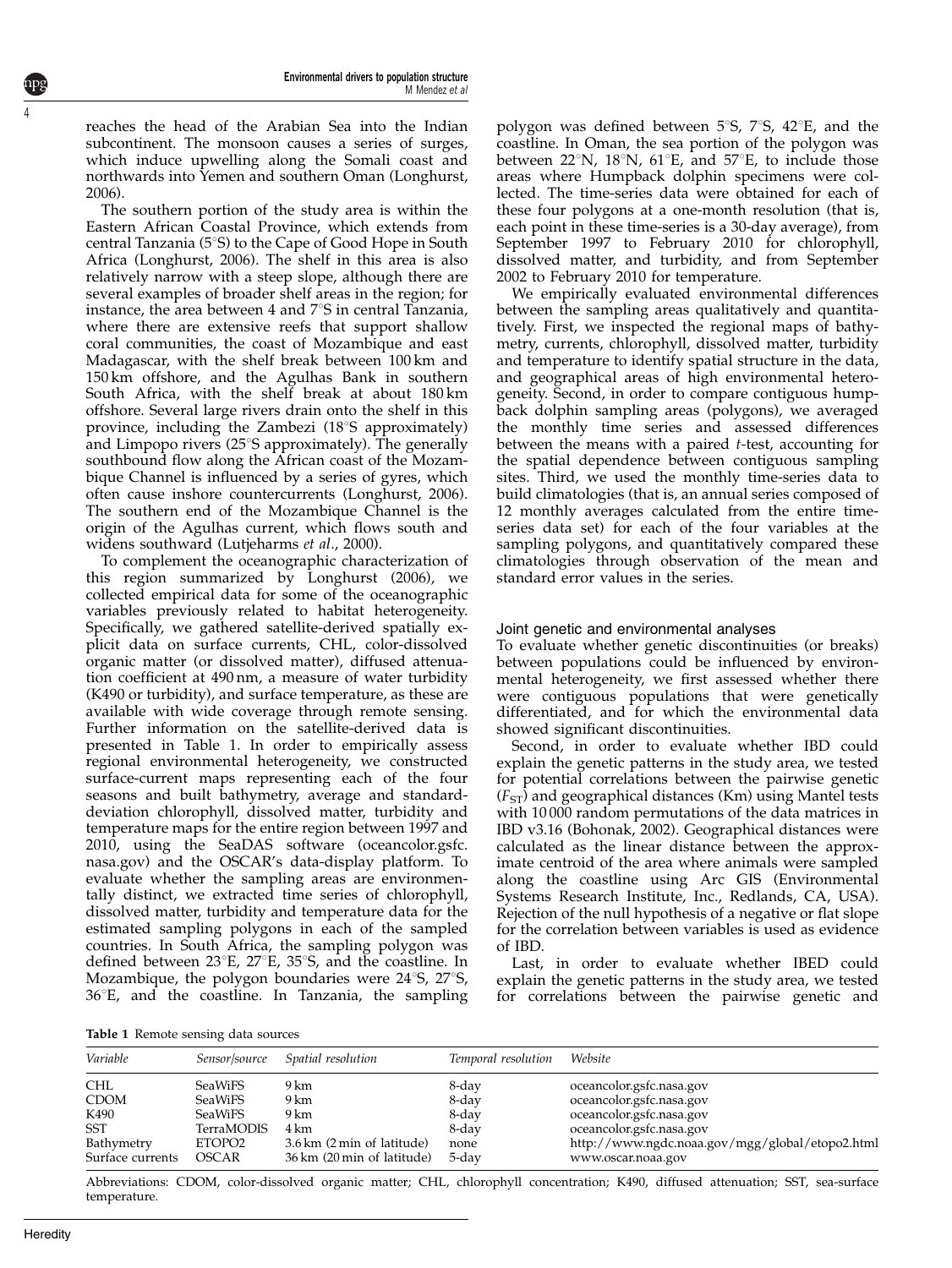environmental distances, while controlling for geographical distances, using Partial Mantel tests in IBD v3.16. Environmental distances were calculated as the pairwise difference in mean chlorophyll, dissolved matter, turbidity and temperature between sites. Rejection of the null hypothesis of a negative or flat slope for the correlation between genetic and environmental distance (while controlling for the effect of geographical distance) could be used as evidence of IBED.

#### **Results**

#### Genetic diversity

The mtDNA sequences were partitioned into 17 haplotypes, which form a spatially structured network with three main clusters in both the Median Joining and Statistical Parsimony networks; only the former is shown (Figure 1). In particular, all 10 haplotypes found in Oman are private for that geographic area, and 9 of those form a visible cluster within the network. Haplotype 14, composed only of samples from Oman, appears approximately equally distant from the Oman cluster as it does from the other cluster in the network. The third cluster displays the Tanzania haplotypes, which are all private for that sampling area, as well as the Mozambique and South Africa haplotypes. Two Madagascar samples (collapsed into haplotype 7) are shown in the same network for comparative purposes. The Oman population  $(N = 58)$  displays the highest genetic diversity indices overall, whereas the Tanzania samples  $(N = 11)$ show the lowest indices, and Mozambique  $(N = 5)$  and South Africa ( $N = 20$ ) show intermediate genetic diversity values (Table 2).

#### Population structure

The  $\chi^2$  global test of haplotype frequencies between populations was statistically significant ( $\chi^2$  = 211.5;  $df = 45$ ;  $P < 0.001$ ). All pairwise comparisons except for South Africa vs Mozambique were statistically highly significant for both fixation indices  $F_{ST}$  and  $\Phi_{ST}$  and for the Exact test ([Table 3](#page-5-0)). The MDIV-derived symmetric migration rates were highest between South Africa and



Figure 1 Median-joining network displaying the genetic relationships between all haplotypes (identified with a unique number). Haplotype colors denote their geographic location, and haplotype sizes are proportional to their frequencies.

Mozambique and smallest between Mozambique and Tanzania, with the Tanzania–Oman comparison showing intermediate rates. Interestingly, the estimated divergence times were not inversely related to the migration rates: Tanzania–Oman showed the largest time since divergence, despite having an intermediate migration rate ([Table 4](#page-5-0)). MIGRATE detected asymmetric migration rates; the only comparison with a non-negligible southbound migration rate was that between Mozambique and South Africa, whereas there was no detectable southbound migration rate between Oman and Tanzania, or between Tanzania and Mozambique. The largest northbound migration rates were observed between South Africa and Mozambique (similar in absolute value to their southbound migration rates), followed by Mozambique–Tanzania, and Tanzania–Oman ([Table 4](#page-5-0)).

#### Environmental analyses

The bathymetric image indicates a relatively narrow (8–25 km) continental shelf along the east coast of South Africa, and from the northeast coast of Mozambique to the Gulf of Aden. The shelf is also relatively narrow along the southwestern coast of Oman. The southwestern and southern-facing coast of South Africa (most of the coasts in Mozambique) and south coast of Oman have a wider continental shelf extending beyond 100 km ([Figure 2](#page-5-0)).

Surface-current maps clearly show the characteristic circulation regimes described in the methods section, which generate a regional partition between both coastal provinces ([Figure 3](#page-6-0)). Particularly, the January and February images show the influence of the Northeastern Monsoon in generating westbound currents immediately north of the Equator, causing a mainly southbound coastal flow. The July and August images show the influence of the Southwestern Monsoon, generating northeast-bound currents in the entire region and along the coast above the Equator. The April–May and October–November images display transition conditions between the monsoon seasons. The flow of the Mozambique Channel is largely undisturbed throughout the year.

The ocean color properties show some regional structure to the environmental variables gathered ([Figure 4\)](#page-7-0). Chlorophyll and turbidity are similarly structured in the region, with higher values along the southern-facing coasts of South Africa and Mozambique and most of the coast of Oman, and noticeably lower values along the coast of Tanzania. Dissolved matter shows somewhat analogous patterns, although the area with highest concentration is along the central coast of Mozambique, where the Zambezi river flows into the

Table 2 Genetic diversity indices

|              | N  | н  | $\rm H_d$ |       | π     |
|--------------|----|----|-----------|-------|-------|
| South Africa | 20 | 3  | 0.647     | 1.058 | 0.002 |
| Mozambique   | 5  | 3  | 0.7       | 1.8   | 0.004 |
| Tanzania     | 11 |    | 0.436     | 0.436 | 0.001 |
| Oman         | 58 | 10 | 0.787     | 7.293 | 0.016 |

Abbreviations:  $\pi$ , nucleotide diversity; H, number of haplotypes;  $H_d$ , haplotype diversity; k, mean number of pairwise differences among sequences; N, number of samples.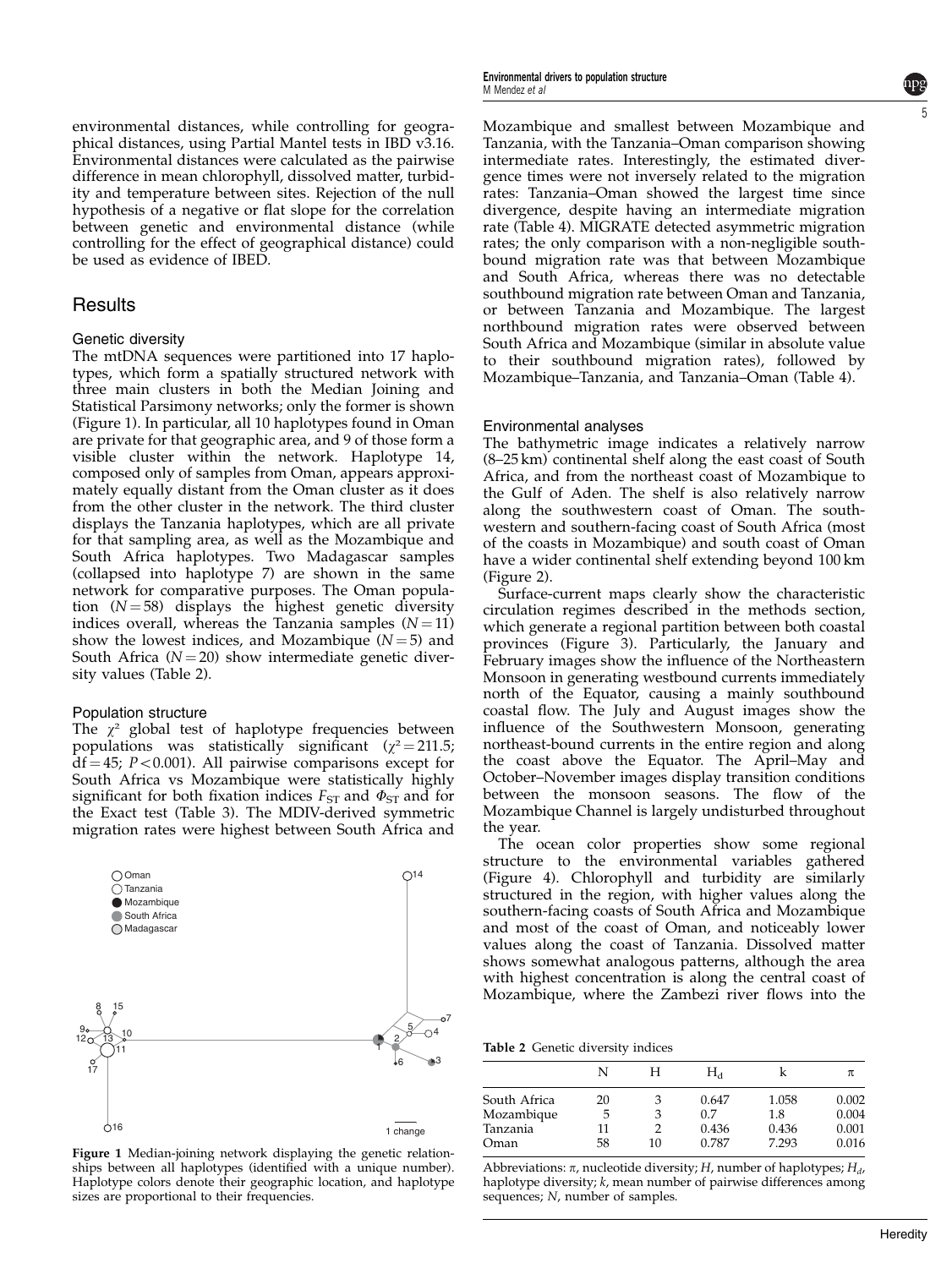Environmental drivers to population structure M Mendez et al

<span id="page-5-0"></span>Table 3 Pairwise genetic distances between sampling locations (putative populations)

| $F_{ST}/\Phi_{ST}$ | South Africa      | Mozambique        | Tanzania         | Oman             |
|--------------------|-------------------|-------------------|------------------|------------------|
| South Africa       |                   | 0(0.691) 0.128    | 0.671(0)0        | 0.629(0)0        |
| Mozambique         | 0.044(0.355)0.131 |                   | $0.696(0.001)$ 0 | $0.567(0.001)$ 0 |
| Tanzania           | 0.441(0)0         | 0.466(0.001)0.001 |                  | 0.645(0)0        |
| Oman               | 0.272(0)0         | $0.241(0.001)$ 0  | 0.338(0)0        |                  |

 $F_{ST}$  and  $\Phi_{ST}$  values (with their respective significance values in parentheses) are below and above the diagonal, respectively. P-values for the Exact test are in italics.

|  | <b>Table 4</b> Symmetric and asymmetric migration rates, time since divergence and $\theta$ |  |  |  |  |  |  |  |  |
|--|---------------------------------------------------------------------------------------------|--|--|--|--|--|--|--|--|
|--|---------------------------------------------------------------------------------------------|--|--|--|--|--|--|--|--|

| Comparisons                          |                                                                                                                                                                | Symmetric                     |                              | North–South<br>South–North |                  |                |     |                 |                      |
|--------------------------------------|----------------------------------------------------------------------------------------------------------------------------------------------------------------|-------------------------------|------------------------------|----------------------------|------------------|----------------|-----|-----------------|----------------------|
|                                      | $M = 2N_e m$ (s.d.) $T = t/2N_e$ (s.d.) $\theta = 4N_e \mu$ (s.d.) $M = m \mu^{-1}$ $\theta = 2N_e \mu$ $2N_e m$ $M = m \mu^{-1}$ $\theta = 2N_e \mu$ $2N_e m$ |                               |                              |                            |                  |                |     |                 |                      |
| South Africa-Mozambique              | 8.634 (7.732)                                                                                                                                                  | 0.931(0.018)                  | 0.539(0.018)                 | 790                        | 0.002            | 1.58           | 718 | 0.0022          | 1.5796               |
| Mozambique–Tanzania<br>Tanzania–Oman | 0.016(0.007)<br>0.068(0.006)                                                                                                                                   | 1.920(0.223)<br>5.445 (0.494) | 0.871(0.051)<br>2.565(0.070) | 190<br>60                  | 0.0022<br>0.0027 | 0.418<br>0.162 |     | 0.002<br>0.0022 | $\left($<br>$\Omega$ |

The symmetric comparisons, performed with MDIV, show migration rate  $(M)$ , time since divergence  $(T)$  and  $\theta$  values, with their corresponding standard deviation from averaging 10 runs for each parameter. The South–North and North–South comparisons, performed with MIGRATE, show asymmetric migration rates (m  $\mu^{-1}$  and  $2N_{\rm e}m$ ) and  $\theta$ .



Figure 2 Regional bathymetry map displaying the countries where dolphin samples were collected, and the approximate location and size of the polygons for environmental data collection.

Indian Ocean, followed by Oman, South Africa and Tanzania. The highest variability in chlorophyll and dissolved matter is located along the South African coast, the southern-facing coasts of Mozambique and the coasts of Oman, with Tanzania displaying very small variability. Variability in turbidity conditions is spatially concentrated along the coasts of South Africa and Oman. Mean surface temperature displays a latitudinal gradient with higher temperature values at lower latitudes and vice versa. The only obvious exception to this gradient is the relatively lower temperature along the coasts of South Africa. Variability in temperature conditions is relatively higher in southwestern South Africa, and along the east-facing coast of Mozambique [\(Figure 4](#page-7-0)).

Mean values of chlorophyll, dissolved matter, turbidity and temperature are significantly different in all comparisons between contiguous polygons representing the sampling areas (two-sided  $P_{(t-test)} < 0.001$  in all cases, [Table 5](#page-7-0)). The climatologies constructed for the four sampling locations show notable differences between them [\(Figure 5\)](#page-8-0). Besides the phase shift in conditions between the Northern and Southern Hemisphere, the most obvious difference between Oman and the locations in the Southern Hemisphere is caused by the seasonal monsoon: when comparing chlorophyll, dissolved matter and turbidity ([Figure 5\)](#page-8-0), Oman shows a peak between June and November, driven by the upwelling fields rich in nutrients that allow for high productivity, resulting in high chlorophyll and turbid water. This large change in conditions between Oman and the other locations is accompanied by a very significant quantitative effect; Oman shows values that are between 5- and 10-fold higher than the values in the other locations. When comparing the Southern Hemisphere locations, chlorophyll and turbidity are consistently higher throughout the year in South Africa, followed by Mozambique and Tanzania. Dissolved matter shows almost the same behavior, except for a reversal between South Africa and Mozambique between mid-August and mid-October. The temperature climatologies ([Figure 5](#page-8-0)) display the latitudinal effect seen in the regional satellite images with a significant decrease in temperature for Oman during the Southwestern Monsoon, between July and November, caused by the upwelling of deep water masses.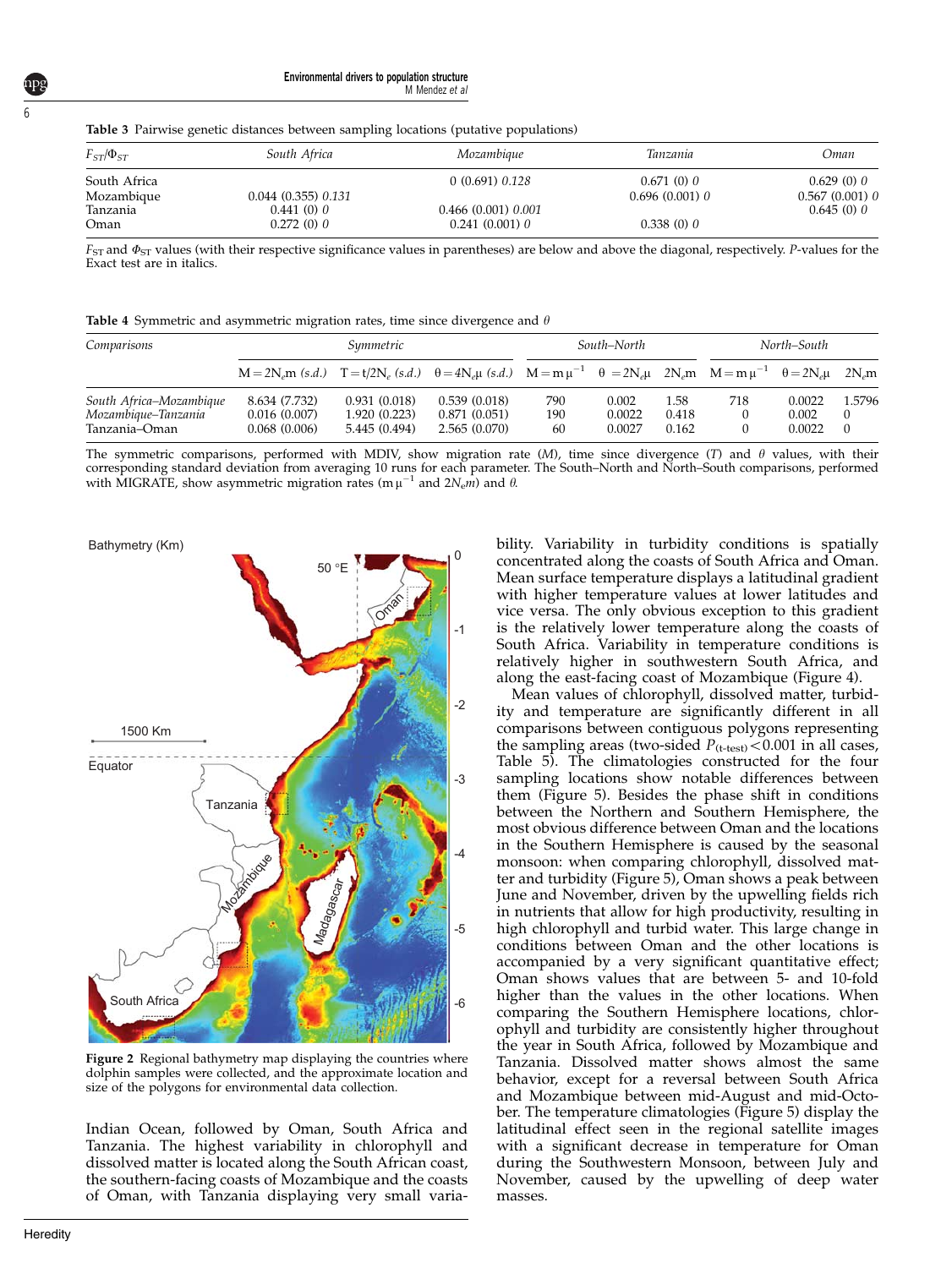Environmental drivers to population structure M Mendez et al.

<span id="page-6-0"></span>

Figure 3 Regional surface current maps displaying the main differences between the Northeast Monsoon (Jan–Feb) and the Southwest Monsoon (July–Aug), and showing the transition months for comparison. Current vectors (westbound in blue, eastbound in red) are shown over a sea-surface height layer, with warmer colors corresponding to higher seas and the corresponding scales along the Y axis. Country names are abbreviated (Mozambique = MZ, Oman = OM, South Africa = SA and Tanzania = TZ).

#### Genetic and environmental patterns of structure

The bathymetry, sea current and ocean color images display notable heterogeneity in the region, clear even between contiguous sampling areas. The paired t-test for differences in mean values between adjacent areas confirms this. The climatologies also show quantitative differences between all the sampling regions, including measurable differences between contiguous sites. The chlorophyll, turbidity and surface temperature climatologies show a complete lack of overlap between most sampling areas, the Oman temperature series being the exception. However, as all series in Oman are temporally out of phase with those in the Southern Hemisphere, this apparent overlap lacks biological or environmental significance. A significant case of overlap occurs between South Africa and Mozambique for dissolved matter, in which the entire series' standard errors overlap.

The genetic data show highly significant differences between all adjacent populations, excepting South Africa and Mozambique (which is the only comparison that exhibited some significant environmental overlap). Therefore, all contiguous putative populations displaying significant genetic structure occur in areas that are environmentally distinguishable, and vice versa.

The Mantel tests assessing correlations between the  $F_{ST}$ and  $\Phi_{ST}$  genetic distances and the geographical distances between sampling areas were nonsignificant  $(P>0.05)$ ([Table 6\)](#page-9-0). All correlations between  $F_{ST}$  and  $\Phi_{ST}$  genetic distances and each of the environmental distances between localities showed flat slopes and very low regression coefficients. The partial Mantel tests were nonsignificant for all tested relationships  $(P>0.05)$ ([Table 6\)](#page-9-0).

#### **Discussion**

Our study shows a spatial overlap between the genetic structure of humpback dolphin populations and the environmental heterogeneity in their sampling areas in the Western Indian Ocean. The observed lack of correlations between genetic, geographical and environmental distances is suggestive of a scenario in which the mere existence of environmental breaks is sufficient to influence gene-flow patterns, whereas the relative magnitude of said breaks is of secondary importance.

#### Population structure

Our different genetic analyses show largely concordant patterns of spatial structure. The haplotype network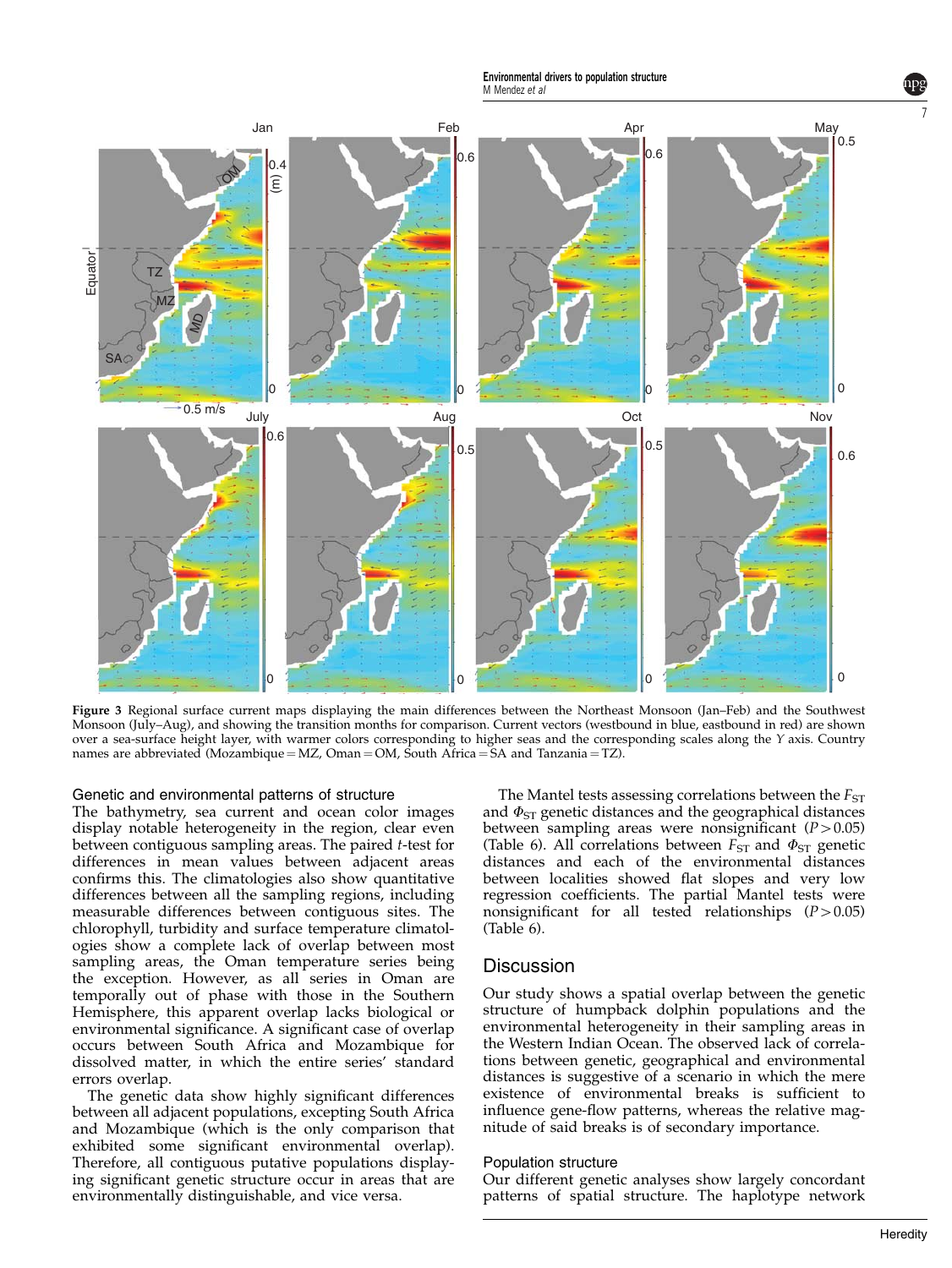Environmental drivers to population structure M Mendez et al

<span id="page-7-0"></span>

Figure 4 Regional ocean color maps displaying the spatial distribution of average (top row) and standard deviation (bottom row) of all measured parameters. Warmer colors correspond to higher values in all maps, and the corresponding scales are shown in the Y axis. Country names are abbreviated (Mozambique = MZ, Oman =  $\tilde{OM}$ , South Africa =  $\tilde{SA}$  and Tanzania = TZ).

Table 5 Comparisons of oceanographic data between contiguous population areas

|             | $O$ man-<br>Tanzania | Tanzania–<br>Mozambique | Mozambique–<br>South Africa |
|-------------|----------------------|-------------------------|-----------------------------|
|             |                      |                         |                             |
| CHL         |                      |                         |                             |
| p           | 0.0001               | 0.0001                  | 0.0001                      |
| $\ddot{t}$  | 8.1319               | 13.779                  | 17.8495                     |
| df          | 137                  | 142                     | 142                         |
| <b>CDOM</b> |                      |                         |                             |
| p           | 0.0001               | 0.0001                  | 0.0001                      |
| ŧ           | 17.9913              | 12.1557                 | 15.539                      |
| df          | 132                  | 142                     | 142                         |
| K490        |                      |                         |                             |
| p           | 0.0001               | 0.0001                  | 0.0001                      |
| t           | 6.8722               | 14.0631                 | 18.2743                     |
| df          | 137                  | 142                     | 142                         |
| SST         |                      |                         |                             |
| p           | 0.0001               | 0.0001                  | 0.0001                      |
| ŧ           | 5.7048               | 25.5206                 | 27.6741                     |
| df          | 91                   | 91                      | 91                          |

Abbreviations: CDOM, color-dissolved organic matter; CHL, chlorophyll concentration; df, degrees of freedom; K490, turbidity;  $p$ , P-value; SST, sea-surface temperature;  $t$ , statistic.

Summary results of the paired t-test to compare average values of CHL, CDOM, K490 and SST between contiguous sampling areas. The  $t$ -test  $p$ ,  $t$  and df are shown for each of the 12 tests.

indicates spatial structure primarily responding to sample origin, with putative populations in Oman and Tanzania having only private haplotypes, and those in South Africa and Mozambique sharing haplotypes. The position of haplotype 14 is interesting as these samples were collected in Oman and yet show a closer relationship with the African samples. The highest genetic diversity and deeper divergence of the Omani population (divergence time  $OM-TZ>TZ-MZ>MZ-SA$ ) suggest that this population could have originated the African ones. Moreover, the progression from longer to shorter divergence times is indicative of the sequence of colonization events that led to the occurrence of humpback dolphins from the Arabian Sea to the Western Indian Ocean and Southwestern Indian Ocean. Although the asymmetry of migration rates derived with MIGRATE indicates virtually no contemporary southbound migration between Oman–Tanzania and Tanzania–Mozambique, different paleoclimatic conditions during the Eocene and Oligocene (56–23 Myr ago) ([Ali and Huber, 2010](#page-11-0)) may have allowed historical southbound migration events.

The highly significant fixation indices, both  $F_{ST}$  and  $\Phi_{ST}$ , statistically show the strong population structure hinted at previously. Despite the strong and statistically significant differentiation between most population pairwise comparisons, it is the biological significance of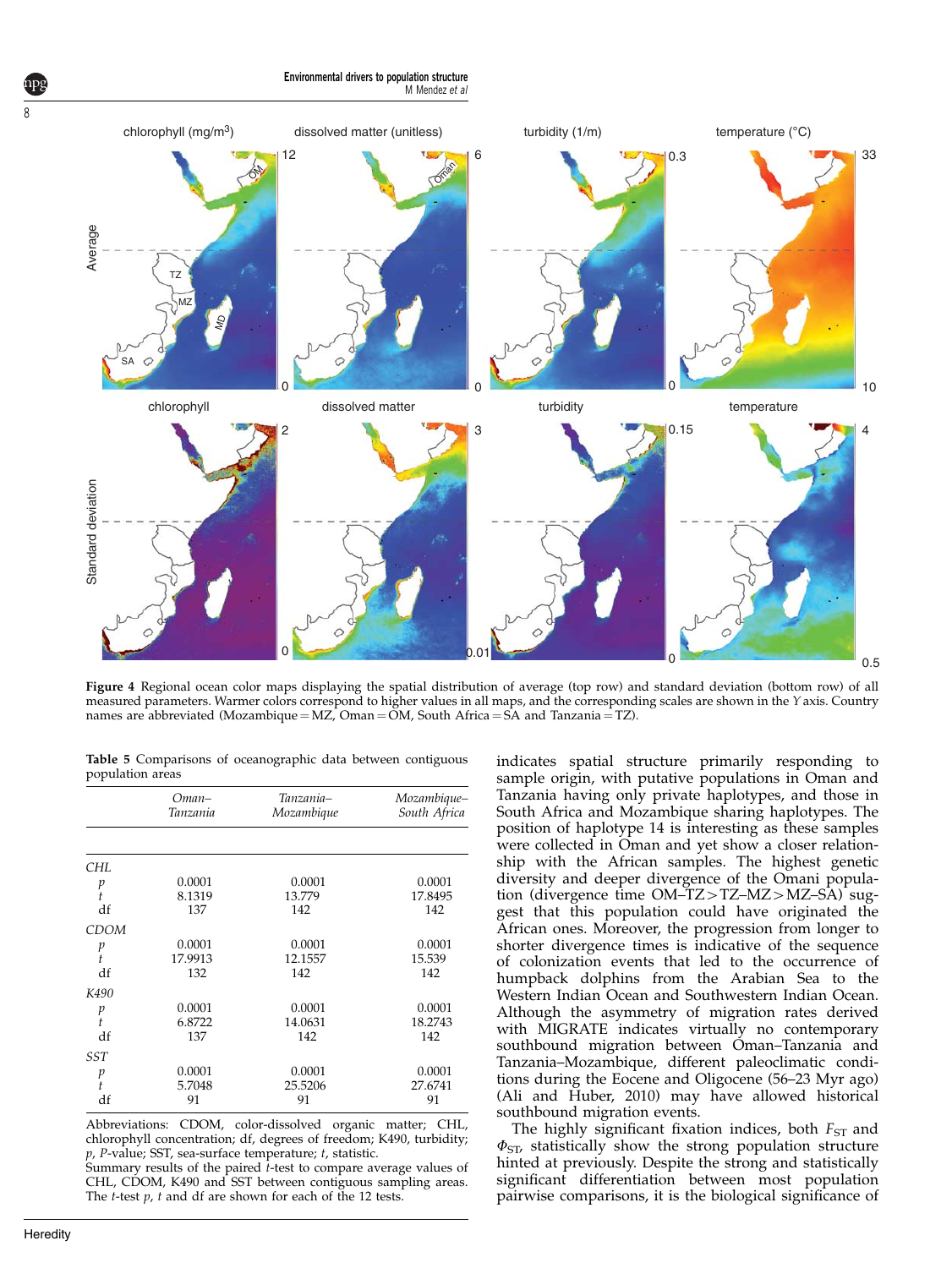Environmental drivers to population structure M Mendez et al.

<span id="page-8-0"></span>

Figure 5 Climatologies at the four sampling areas. The geographic location of each series is identified by the country acronym used in [Figures](#page-6-0) [3 and 4.](#page-6-0) Northern and Southern Hemisphere climatologies were aligned along the climatologic season axis at the bottom, which results in the Oman climatology to be temporally out of phase with the areas in the Southern Hemisphere. The Oman climatology is therefore displayed in red (dashed line) with its corresponding temporal axis at the top, and its Y axis on the right. (a) Chlorophyll climatologies; (b) Dissolved matter climatologies; (c) Turbidity climatologies; (d) Surface temperature climatologies. A full color version of this figure is available at the Heredity journal online.

these comparisons that is of most interest [\(Waples and](#page-12-0) [Gaggiotti, 2006](#page-12-0)). Because humpback dolphins are coastal animals, they most likely move between neighboring sampling areas in a stepwise fashion. Therefore, genetic distances between contiguous populations have the greatest biological relevance. In this context, the magnitude of the genetic structure observed between populations in Oman and Tanzania ( $F_{ST} \sim 0.34$ ,  $\Phi_{ST} \sim 0.64$ ), or those in Tanzania and Mozambique ( $F_{ST} \sim 0.46$ ,  $\Phi_{ST}$  ~0.69), is statistically and biologically meaningful and much higher, for example, than that of neighboring populations of other small cetaceans in coastal South America (Rosa et al[., 2005](#page-12-0); Mendez et al[., 2008, 2010](#page-12-0)). The combined genetic evidence from the fixation indices, migration rates and divergence times suggests that although the Oman and Tanzania populations diverged before all other populations, they are currently not the most isolated. The Tanzania and Mozambique populations are genetically more differentiated than those in Oman and Tanzania [\(Table 3](#page-5-0)), despite their more recent divergence. This points to agents other than divergence time contributing to the isolation of humpback dolphin populations. The evidence of asymmetric migration supports this idea and suggests that environmental heterogeneity could be at least partially responsible for genetic patterns.

#### Environmental data

We provide explicit evidence supporting a significant overlap of the genetic and environmental data; genetic patterns observed here could be explained, at least in part, by the oceanographic features and discontinuities in the study area.

Surface currents are known to influence and sometimes drive movement patterns in mobile marine species. For instance, currents have a strong influence on the genetic composition of green turtle (Chelonia mydas) foraging aggregations in the Atlantic Ocean [\(Bass](#page-11-0) et al., [2006](#page-11-0)) and the population structure of loggerhead turtles (Caretta caretta) in the Mediterranean [\(Carreras](#page-11-0) et al.,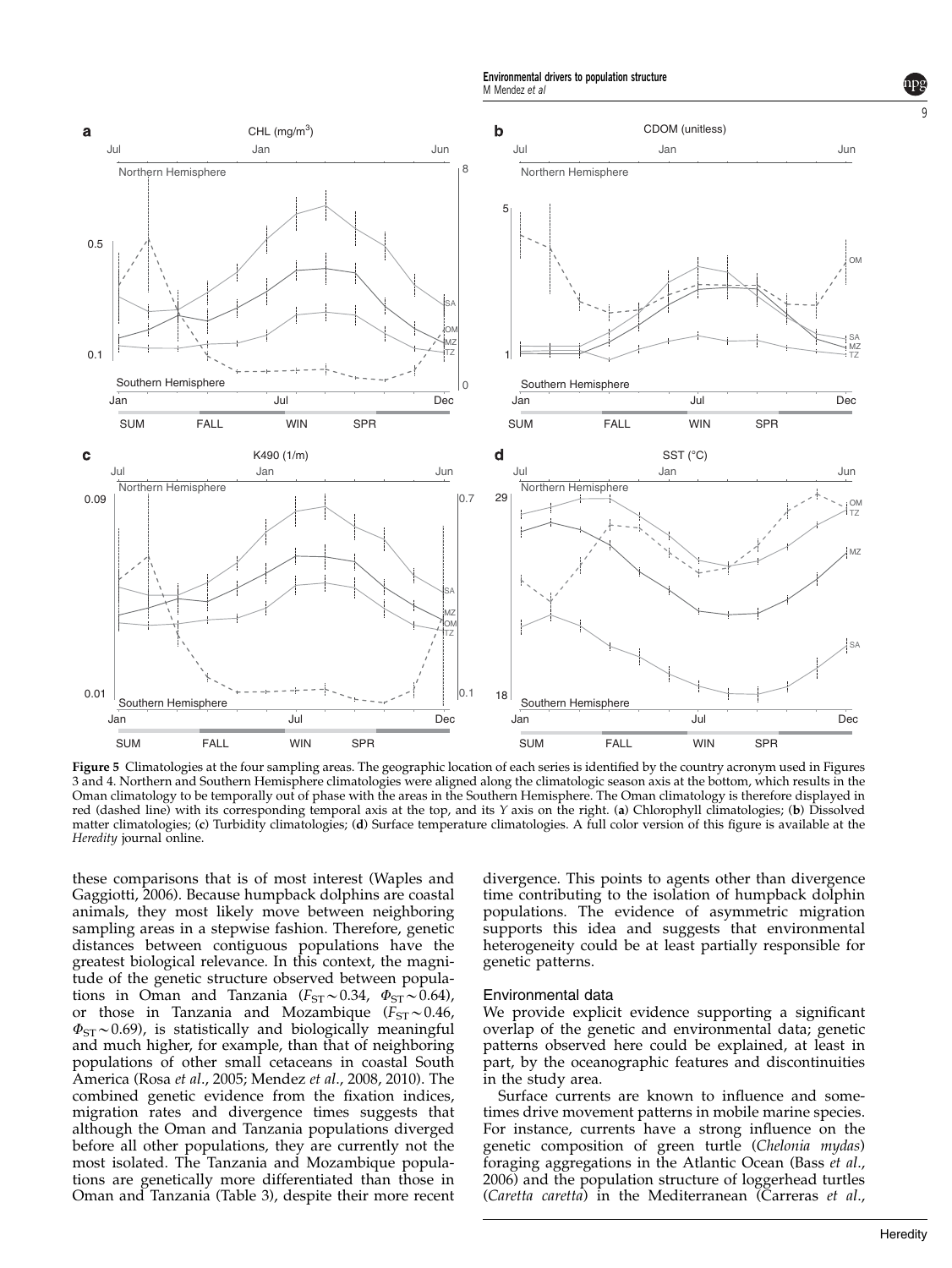<span id="page-9-0"></span>

|  | Table 6 Summary results for the IBD and IBED tests |  |  |  |
|--|----------------------------------------------------|--|--|--|
|--|----------------------------------------------------|--|--|--|

| <b>Variables</b> |              | $F_{ST}$ |       | $\Phi_{ST}$  |          |       |
|------------------|--------------|----------|-------|--------------|----------|-------|
|                  | $p(r \le 0)$ | r        | $R^2$ | $p(r \le 0)$ | r        | $R^2$ |
| Km               | 0.536        | 0        | 0.001 | 0.542        | 0        | 0.005 |
| CHL              | 0.957        | 0        | 0.001 | 0.96         | 0        | 0.005 |
| <b>CDOM</b>      | 0.999        | 0        | 0.001 | 0.999        | $\Omega$ | 0.005 |
| K490             | 0.956        | $\Omega$ | 0.001 | 0.958        | 0        | 0.006 |
| <b>SST</b>       | 0.498        | $\Omega$ | 0.001 | 0.292        | $\Omega$ | 0.006 |
| $CHL(-Km)$       | 0.957        |          |       | 0.96         |          |       |
| $CDOM$ $(-Km)$   | 0.959        |          |       | 0.999        |          |       |
| $K490$ ( $-Km$ ) | 0.956        |          |       | 0.958        |          |       |
| SST (-Km)        | 0.458        |          |       | 0.373        |          |       |

Abbreviations: CDOM, color-dissolved organic matter; CHL, chlorophyll concentration; IBD, isolation by distance; IBED, isolation by environmental distance; Km, pairwise geographical distance; K490, turbidity;  $r$ , slope values;  $R^2$ , correlation coefficients; SST, sea-surface temperature.

The significance  $(p(r \le 0))$ , r and  $R^2$  of the correlations between genetic ( $F_{ST}$  and  $\Phi_{ST}$ ), geographical (Km) and environmental (CHL, CDOM, K490, SST) distances are presented. The slope between  $F_{\rm ST}$  and Km is expressed as  $F_{\rm ST}$  100 km<sup>-1</sup>. The last four rows (–Km) assess the significance of the correlations between each environmental variable, while controlling for geographical distance, through partial Mantel tests.

[2006\)](#page-11-0). More generally, currents can positively impact both drifting and actively swimming animals by connecting patches of good habitat in a heterogeneous habitat matrix ([Drew and Eggleston, 2006](#page-11-0)). In our study area, the permanent splitting of the South Equatorial Current into northbound and southbound coastal flows as it meets the African continent at approximately  $10^{\circ}$ S, at current speeds higher than  $0.5 \,\mathrm{m\,s^{-1}}$   $(1.8 \,\mathrm{km\,h^{-1}})$ , would cause an important environmental heterogeneity between habitats in Tanzania and Mozambique. The strong population structure (and a small gene-flow rate) between both populations suggests that such an environmental break could be influencing dispersal in this species. Seasonally, with the start of the southwestern monsoon, the northbound flow continues to the Arabian Peninsula and reaches Oman. These seasonal northbound currents reach speeds of around  $0.5 \,\mathrm{m\,s^{-1}}$  and appear to be much stronger than the predominantly southbound currents during the rest of the year ([Lutjeharms](#page-12-0) et al., 2000; [Longhurst, 2006](#page-12-0)). The relative importance of northbound/southbound currents could explain the virtual lack of southbound migration, but some northbound migration, between populations north of the Mozambique Channel. Our assumption is that high current speeds (0.5 m s<sup>-1</sup>) would exert greater influence on active swimmers than low current speeds, especially when considering large spatial distances. This would mean that currents could enhance gene flow northbound only, during the southwestern monsoon season, and not be of much influence southbound during the rest of the year. In the Mozambique Channel, the revolving surface current patterns (with coastal currents and countercurrents) are largely unaffected by the monsoons. Between Mozambique and South Africa, the lack of current meandering or pulses suggests a weak effect of currents, with some northward movement related to localized gyres near shore [\(Lutjeharms, 2006](#page-12-0)). In the context of our results, we would suggest that the virtual symmetry of the gene flow between Mozambique

The heterogeneity of the CHL, CDOM, K490 and seasurface temperature data, hinted at in the regional environmental maps and reinforced statistically in all comparisons between adjacent sampling areas, points to conspicuous habitat differences between the sampling areas. The climatology data are especially relevant as they account for the natural seasonality of the measured variables, which is obscured in the average comparisons. Interestingly, the only instance of non-differentiation and the closest similarities (CHL) of the climatologic data between adjacent sampling areas is that between Mozambique and South Africa. When this evidence is coupled with the findings of no genetic structure (and highest migration rates) only between these two populations, the concordant patterns suggest an influence of environmental variables to population structure. Recent analyses in Franciscana dolphins in the Western South Atlantic [\(Mendez](#page-12-0) et al., 2010) and pilot whales in the North Atlantic [\(Fullard](#page-11-0) et al., 2000) show concordant spatial patterns of genetic variation and oceanographic breaks (including variables, such as CHL, K490 and surface temperature), and suggest that cetacean dispersal could be generally affected by environmental agents.

Nosil et al[. \(2008, 2009\)](#page-12-0) coined the term 'isolation by adaptation' to refer to strong genetic differentiation mainly produced by adaptation to local environmental or ecological features. The footprints of these adaptive forces could even be observed in neutral markers, as they could be linked to non-neutral ones, or because local adaptation could reduce gene flow. The ecological patterns uncovered by the environmental and genetic data could be explained by important mechanisms related to local adaptation within marine systems. All satellite-derived variables assessed in this study (CHL, CDOM, K490 and sea-surface temperature) are related to ocean productivity ([Behrenfeld and Falkowski, 1997](#page-11-0)), and the latter is often associated with fish biomass ([Longhurst, 2006](#page-12-0)). For instance, the highest chlorophyll, dissolved matter and turbidity values in Oman correspond largely to the occurrence of upwelling events in the area, generated by the southwestern Monsoon. Colder and productive water masses, such as those brought to the surface during upwelling events, are typically also rich in fish biomass ([Longhurst, 2006](#page-12-0)). Strong influences of productivity on species' habitat preference patterns would be expected to be reflected in their dispersal patterns and consequently on their genetic structure. Coincidentally, dispersal of mobile marine species has been documented to be influenced by foraging activities related to differential habitat use [\(Bass](#page-11-0) et al[., 2006](#page-11-0); [Parra, 2006](#page-12-0)). Moreover, foraging specializations have been shown to influence population structure patterns in common bottlenose dolphins (Tursiops truncatus) and Indo-Pacific bottlenose dolphins (Tursiops aduncus) in Australia ([Chilvers and Corkeron, 2001;](#page-11-0) [Chilvers](#page-11-0) et al., 2003). Humpback dolphins have been observed feeding on productive areas (that is, reefs, estuaries, mixing areas), and their movement patterns are significantly influenced by the seasonal presence and abundance of prey species [\(Karczmarski](#page-11-0) et al., 1999a,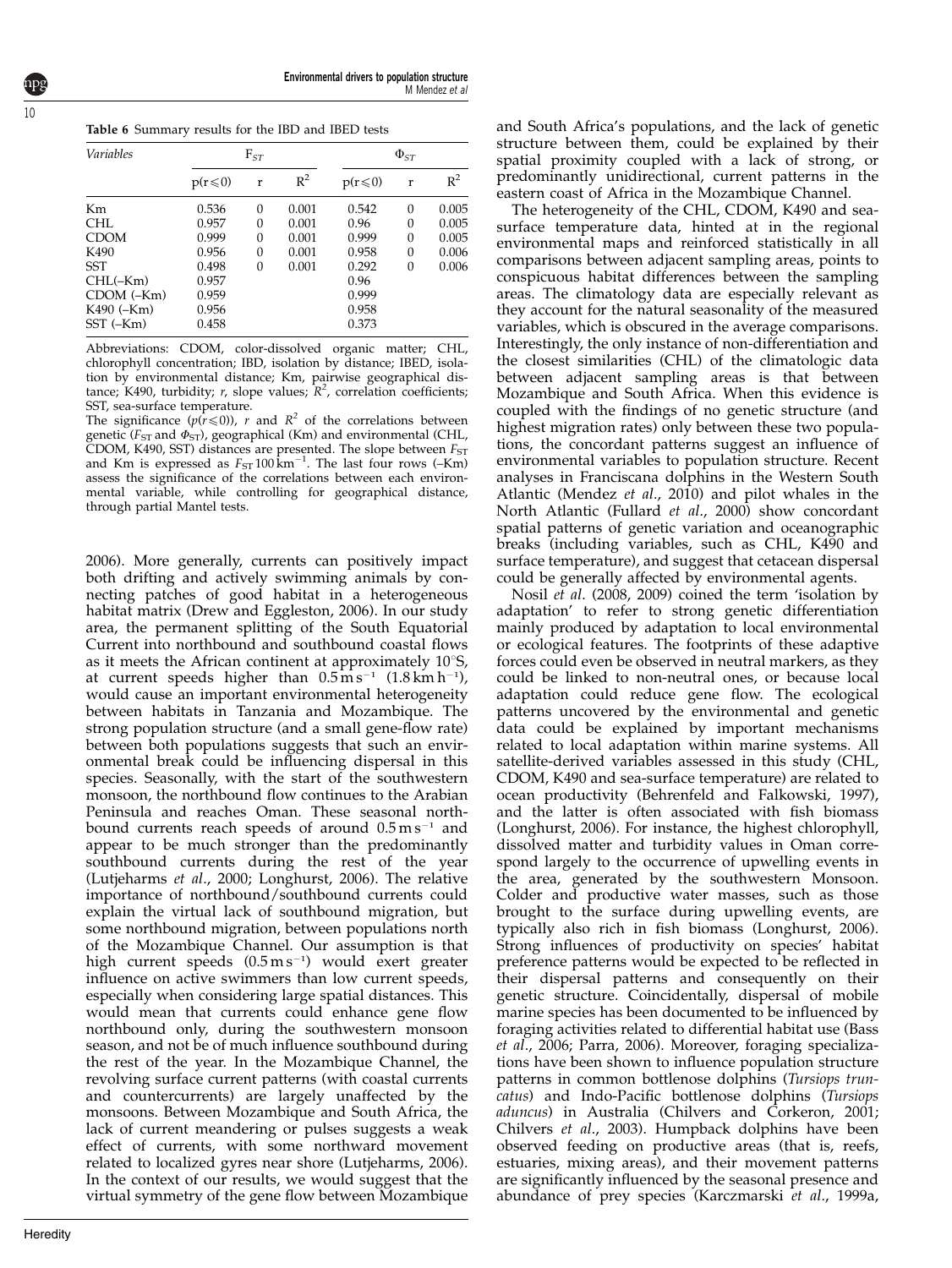[1999b;](#page-11-0) Atkins et al[., 2004](#page-11-0); [Guissamulo and Cockcroft,](#page-11-0) [2004](#page-11-0); [Parsons, 2004\)](#page-12-0). Therefore, we suggest that the differences in the environmental features between sampling areas point to differences in productivity, and that such heterogeneity likely influences humpback dolphin distribution and population structure patterns.

#### Environmental and genetic distances

Our combined data set does not show patterns of IBD or IBED in the study area. Lack of IBD is not uncommon among cetaceans, or other mobile species, and has been attributed to a negligible influence of geography in the presence of other factors, such as behavioral constraints [\(Hoelzel, 1998\)](#page-11-0) or environmental discontinuities [\(Men](#page-12-0)dez et al[., 2010](#page-12-0)). The lack of IBED despite strong and seemingly overlapping genetic and environmental breaks suggests that these breaks influence the genetic structure of humpback dolphin populations in a nonlinear or proportional manner.

The presence of overlapping genetic and environmental breaks but no IBED could be explained by three alternative scenarios. First, humpback dolphin dispersal may not be influenced by the variations in the magnitude of environmental differences we were able to measure here. Rather, it would be influenced by the fact that these differences are biologically significant (that is, breaks). This would assume a scenario of environmental breaks driving genetic breaks in natural populations [\(Nosil](#page-12-0) et al., [2009](#page-12-0)), with the magnitude of the breaks being of secondary importance to their biological significance. Second, the magnitude of the environmental differences we see could be above the physiological threshold that limits the capability of these animals to assess the environment, and therefore the relative differences between sampling areas loses relevance above this threshold. Testing this hypothesis would require knowledge of the physiological sensitivity of cetaceans to varying environmental conditions of the kind we see in their natural habitats. A third hypothesis could be that strong female phylopatry ([Greenwood, 1980](#page-11-0)) would be mainly responsible for the observed mtDNA genetic patterns, and that the samples representing these putative populations are simply contained in areas that are environmentally different. Under this third scenario, the lack of genetic differentiation between dolphins off Mozambique and South Africa, and the smaller environmental differences seen between these areas (as compared to any other in our study), would have to be considered a quantitative coincidence with no biological significance. Assessing gender-biased dispersal could shed light to this third scenario, as follows: if, within the natural limits to the species' dispersal, males showed broader dispersal, but genetic patterns were still bounded by the environmental discontinuities, it would still be logical to suggest that habitat differences have the potential to drive population structure.

The present assessment could provide valuable information for conservation strategies. Our data show evidence of highly significant population structure and restricted gene flow in Indo-Pacific humpback dolphins, particularly between populations in Oman, Tanzania and the grouping Mozambique–South Africa. As evaluations of population structure using genetic data have been the backbone of conservation strategies ([DeSalle and Amato,](#page-11-0) [2004](#page-11-0)), we suggest that our genetic findings are a promising first step for efforts to define conservation and management units on the basis of population differentiation in this broad region in the Northern and Southern Indian Ocean. The genetic patterns are supported by regional and local oceanographic data, which underline the biological and ecological relevance of the population designations proposed. This approach is also valuable for our understanding of anthropogenic pressures on population structure. Fisheries, for example, have their own influence on fish biomass and distribution, which would be independent of environmental fluctuations [\(Halpern](#page-11-0) et al., 2008). Therefore, fisheries could affect cetacean population structure through similar but more direct mechanisms than those proposed here mediating the influence of environmental variables on productivity, and the relationship between productivity, fish biomass, and cetacean dispersal and population structure patterns.

It is important to note that our evidence, provided by the mtDNA, is necessarily a partial picture of the genetic population structure of humpback dolphins in the Western Indian Ocean. Although the use of mitochondrial markers provides an account of the matrilineal migration patterns, the addition of nuclear genetic markers would complement this picture with patrilineal patterns. Although a more comprehensive genetic data set incorporating nuclear markers and larger samples would enhance our analysis, we believe that the present combination of genetic and oceanographic data sets is informative to the main questions in this analysis, and further highlights the utility of our approach and its applicability to other marine mobile species.

## Conflict of interest

The authors declare no conflict of interest.

## Acknowledgements

We thank George Amato, Rob DeSalle, the Sackler Institute of Comparative Genomics, and the Lewis B and Dorothy Cullman Program in Molecular Systematics at AMNH for support in the laboratory. MM's work at the AMNH Marine Program is supported by the Golden Fund. We thank the NASA Ocean Biology and Biogeochemistry program for funding AS and MM. Part of the analytical work was carried out with the resources of the Computational Biology Service Unit from Cornell University, which is partially funded by Microsoft Corporation. We thank the Ocean Biology Processing Group (Code 614.2) at the GSFC, Greenbelt, MD 20771, for the production and distribution of the ocean color data. Funding for the genetic work was provided from grants to HCR. This is LDEO contribution #7448. We are indebted to the Director and staff of the KwaZulu-Natal Sharks Board for collection of specimens from the shark nets in South Africa. The fieldwork in Mozambique was possible thanks to the support from German Dolphin Conservation Society (Gesellschaft zur Rettung der Delphine e.V.), Natural History Museum of Eduardo Mondlane University in Maputo, Marine Mammal Research Program of Texas A&M University at Galveston and General Research Fund (GRF) of Research Grant Council (RGC) Hong Kong. We thank the Institute of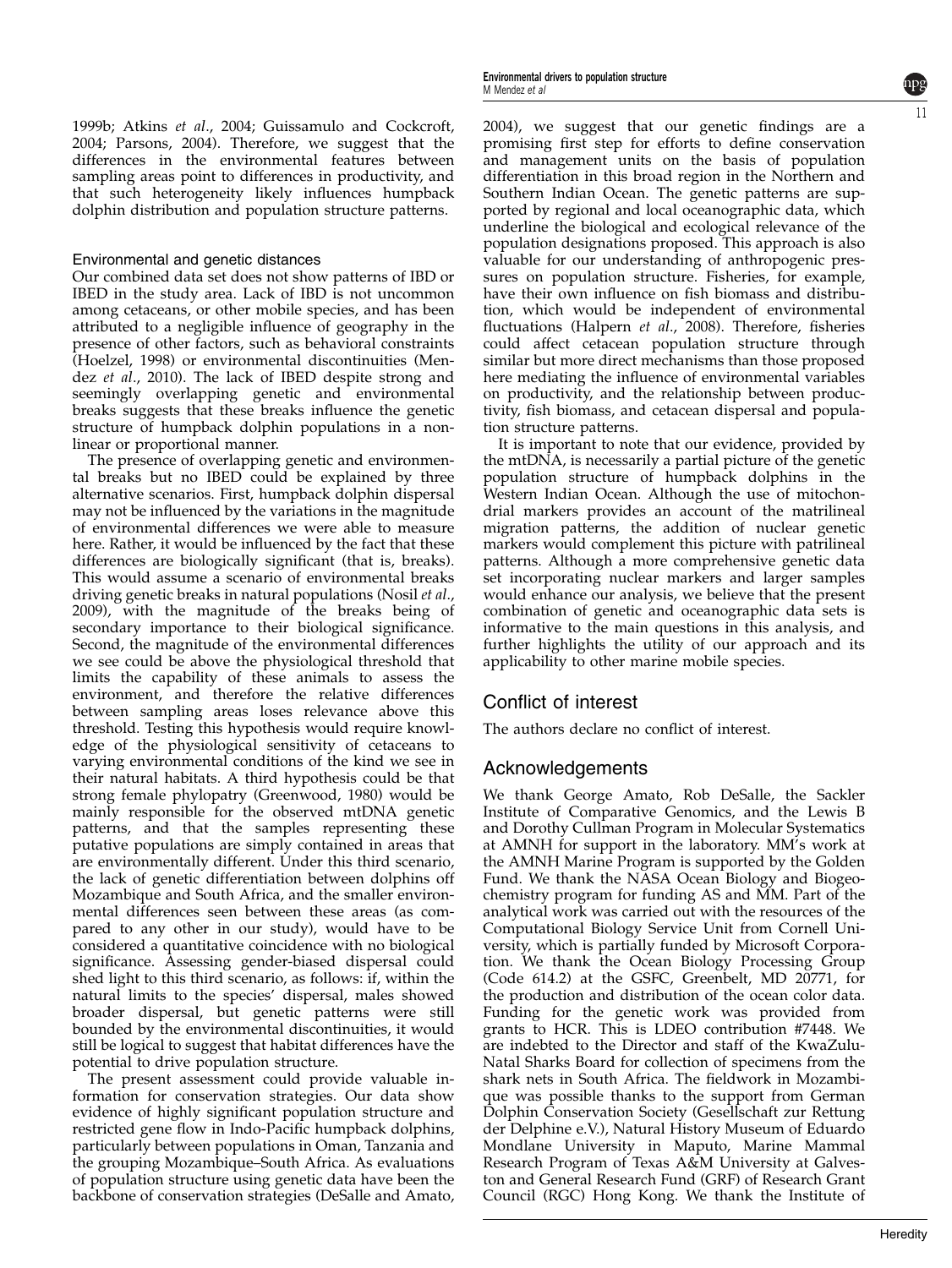Environmental drivers to population structure M Mendez et al

<span id="page-11-0"></span>Marine Sciences, University of Dar es Salaam for their help with the collection of samples in Tanzania and especially Dr Narriman Jiddawi. WWF Sweden is acknowledged for their financial support while collecting the samples in Tanzania. Research was conducted and biopsies collected under research permit ZPR-82 and ZRP-98 issued by the Zanzibar Research Committee, Tanzania, and export of samples were done under CITES export permit 18320 issued by the Ministry of Natural Resources, Tanzania. Logistic support and research permits in Oman were provided by the Ministry of Regional Municipalities, Environment and Water Resources, the Oman Natural History Museum, and the Ministry of Agriculture and Fisheries. The fieldwork completed in Oman would not have been possible without the significant financial and logistic support provided by: The Ford Environmental Grants, The UK Foreign and Commonwealth Office, Shell Marketing Oman, Petroleum Development Oman, Veritas Geophysical, The Peter Scott Trust for Education and Research in Conservation, Emirates Airlines, Salalah Port Services, DHL Worldwide Express, Truck Oman, Oman Air, Muscat Pharmacy, KPMG, Han-Padron and Associates, and the Marina Bandar al Rowdah.

## **References**

- Ali JR, Huber M (2010). Mammalian biodiversity on Madagascar controlled by ocean currents. Nature 463: 653–657.
- Amir OA, Berggren P, Ndaro SGM, Jiddawi NS (2005). Feeding ecology of the Indo-Pacific bottlenose dolphin (Tursiops aduncus) incidentally caught in the gillnet fisheries off Zanzibar, Tanzania. Estuar Coast Shelf Sci 63: 429–437.
- Andrews K, Karczmarski L, Au W, Rickards S, Vanderlip C, Bowen B et al. (2010). Rolling stones and stable homes: social structure, habitat diversity and population genetics of the Hawaiian spinner dolphin (Stenella longirostris). Mol Ecol 19: 732–748.
- Atkins S, Pillay N, Peddemors VM (2004). Spatial distribution of Indo-Pacific humpback dolphins (Sousa chinensis) at Richards Bay, South Africa: environmental influences and behavioural patterns. Aquat Mamm 30: 84–93.
- Baker CS, Perry A, Bannister JL, Abernathy RB, Weinrich MT, Abernathy B et al. (1993). Abundant mitochondrial DNA variation and world-wide population structure in humpback whales. Proc Natl Acad Sci USA 90: 8239–8243.
- Baldwin RM, Collins M, Van Waerebeek K, Minton G (2004). The Indo-Pacific humpback dolphin of the Arabian region: a status review. Aquat Mamm 30: 111–124.
- Bandelt HJ, Forster P, Röhl A (1999). Median-joining networks for inferring intraspecific phylogenies. Mol Biol Evol 16: 37–48.
- Bass AL, Epperly SP, Braun-McNeill J (2006). Green turtle (Chelonia mydas) foraging and nesting aggregations in the Caribbean and Atlantic: impact of currents and behavior on dispersal. J Hered 97: 346–354.
- Beerli P, Felsenstein J (2001). Maximum likelihood estimation of a migration matrix and effective population sizes in n subpopulations by using a coalescent approach. Proc Natl Acad Sci USA 98: 4563–4568.
- Behrenfeld MJ, Falkowski PG (1997). Photosynthetic rates derived from satellite-based chlorophyll concentration. Limnol Oceanogr 41: 1–20.
- Bohonak AJ (2002). IBD (isolation by distance): a program for analyses of isolation by distance. *J Hered* 93: 153–154.
- Carreras C, Pont S, Maffucci F, Pascual M, Barcelo A, Bentivegna F et al. (2006). Genetic structuring of immature

loggerhead sea turtles (Caretta caretta) in the Mediterranean Sea reflects water circulation patterns. Mar Biol 149: 1269–1279.

- Chilvers BL, Corkeron PJ (2001). Trawling and bottlenose dolphins' social structure. Proc R Soc Lond B Biol Sci 268: 1901–1905.
- Chilvers BL, Corkeron PJ, Puotinen ML (2003). Influence of trawling on the behaviour and spatial distribution of Indo-Pacific bottlenose dolphins (Tursiops aduncus) in Moreton Bay, Australia. Can J Zool-[Rev Canad Zool] 81: 1947-1955.
- Chivers SJ, Dizon AE, Gearin PJ, Robertson KM (2002). Smallscale population structure of eastern North Pacific harbour porpoises (Phocoena phocoena) indicated by molecular genetic analyses. J Cetacean Res Manage 4: 111–122.
- Clement M, Posada D, Crandall KA (2000). TCS: a computer program to estimate gene genealogies. Mol Ecol 9: 1657–1659.
- Dalebout MK, Hooker SK, Christensen I (2001). Genetic diversity and population structure among northern bottlenose whales, Hyperoodon ampullatus, in the western North Atlantic Ocean. Can J Zool 79: 478–484.
- Davis RW, Ortega-Ortiz JG, Ribic CA, Evans WE, Biggs DC, Ressler PH et al. (2002). Cetacean habitat in the northern oceanic Gulf of Mexico. Deep-Sea Res 49: 121-142.
- DeSalle R, Amato G (2004). The expansion of conservation genetics. Nat Rev Genet 5: 702–713.
- Drew CA, Eggleston DB (2006). Currents, landscape structure, and recruitment success along a passive-active dispersal gradient. Landscape Ecol 21: 917–931.
- Excoffier L, Laval G, Schneider S (2005). Arlequin ver. 3.0: an integrated software package for population genetics data analysis. Evol Bioinform Online 1: 47–50.
- Frere CH, Hale PT, Porter L, Cockcroft VG, Dalebout ML (2008). Phylogenetic analysis of mtDNA sequences suggests revision of humpback dolphin (Sousa spp.) taxonomy is needed. Mar Freshwater Res 59: 259–268.
- Fullard K, Early G, Heide-Jorgensen M, Bloch D, Rosing-Asvid A, Amos W (2000). Population structure of long-finned pilot whales in the North Atlantic: a correlation with sea surface temperature? Mol Ecol 9: 949–958.
- Gaggiotti OE, Bekkevold D, Jorgensen HBH, Foll M, Carvalho GR, Andre C et al. (2009). Disentangling the effects of evolutionary, demographic, and environmental factors influencing genetic structure of natural populations: Atlantic herring as a case study. Evolution 63: 2939–2951.
- Greenwood PJ (1980). Mating systems, philopatry and dispersal in birds and mammals. Anim Behav 28: 1140–1162.
- Guissamulo A, Cockcroft VG (2004). Ecology and population estimates of Indo-Pacific humpback dolphins (Sousa chinensis) in Maputo Bay, Mozambique. Aquat Mamm 30: 94–102.
- Halpern BS, Walbridge S, Selkoe KA, Kappel CV, Micheli F,  $\overline{D}'$ Agrosa C et al. (2008). A global map of human impact on marine ecosystems. Science 319: 948–952.
- Hoelzel AR (1998). Genetic structure of cetacean populations in sympatry, parapatry, and mixed assemblages: implications for conservation policy. *J Hered* 89: 451-458
- Hung SK, Jefferson TA (2004). Ranging patterns of Indo-Pacific humpback dolphins (Sousa chinensis) in the Pearl River estuary, Peoples Republic of China. Aquat Mamm 30: 159–174.
- Jefferson TA, Hung SK (2004). A review of the status of the Indo-Pacific humpback dolphin (Sousa chinensis) in Chinese waters. Aquat Mamm 30: 149–158.
- Jefferson TA, Karczmarski L (2001). Sousa chinensis. Mamm Species 655: 1–9.
- Karczmarski L (1999). Group dynamics of humpback dolphins (Sousa chinensis) in the Algoa Bay region, South Africa. J Zool 249: 283–293.
- Karczmarski L, Cockcroft VG (1999). Daylight behaviour of humpback dolphins Sousa chinensis in Algoa Bay, South Africa. Zeitschrift Fur Saugetierkunde-Int J Mamm Biol 64: 19–29.
- Karczmarski L, Cockcroft VG, McLachlan A (1999a). Group size and seasonal pattern of occurrence of humpback dolphins